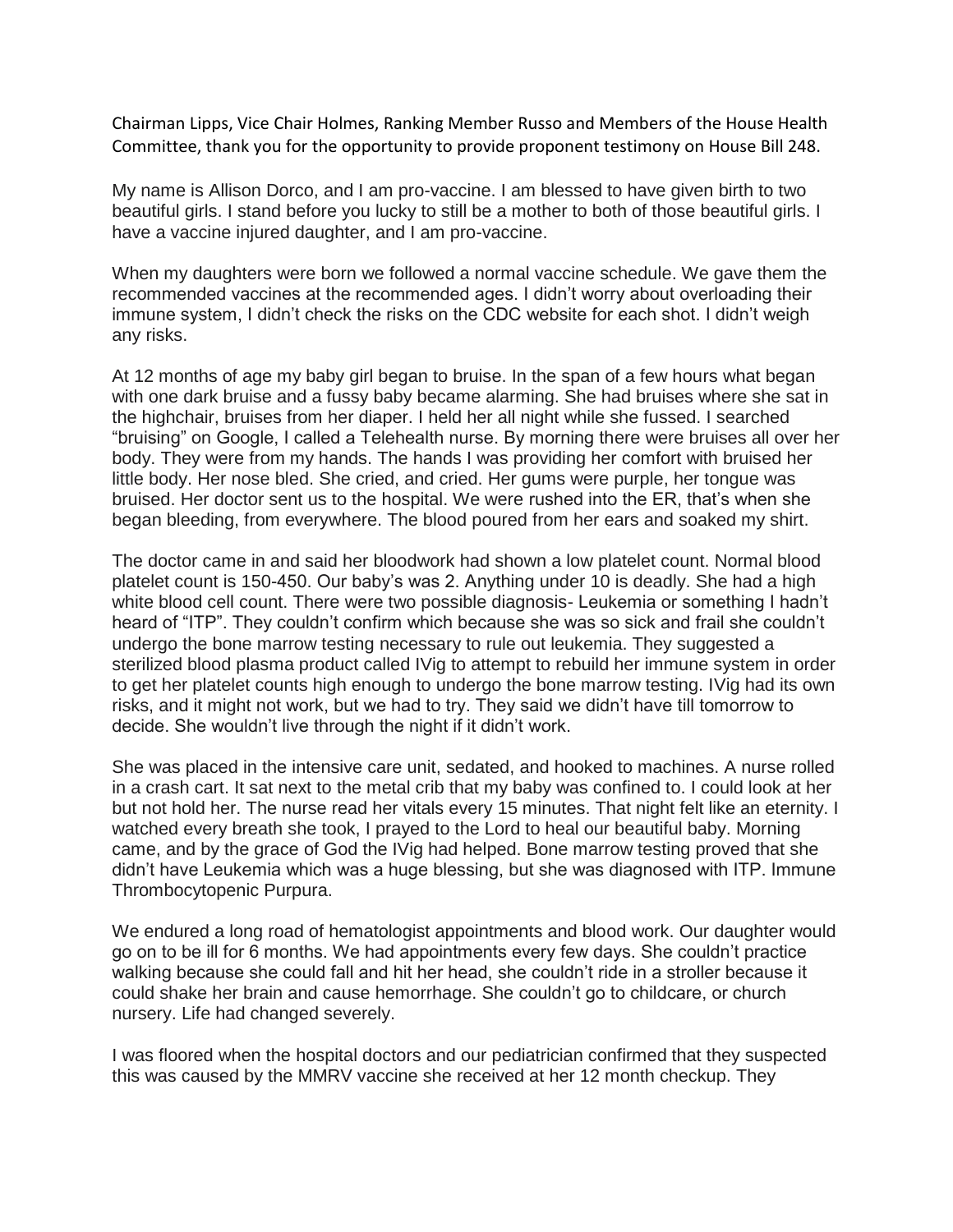reported it to the vaccine adverse effect reporting center. I couldn't believe it, I'm PRO Vaccine.

I was more surprised to see that ITP is in fact listed as a rare side effect of the vaccine on the CDC's website. It states "Immune thrombocytopenic purpura (ITP) is a disorder that decreases the body's ability to stop bleeding. It can happen after both natural measles infection as well as after getting the MMR vaccine. However, it is usually not life threatening"

Usually not life threatening. Not always. We were one of the unlucky few who ended up with our child fighting for her life. When our daughter had won the fight and was placed in remission from her ITP we began having discussions with our pediatrician. What types of vaccines are safe for her? What isn't? Should she have her subsequent MMR vaccines? Can she have an exemption and still go to school? I never thought I would have to consider any of these questions. Our doctor laid out a plan in which we would vaccinate her carefully, and she had a lot to catch up on. But we would avoid live vaccines. For everyone in the family when possible. No flu mist, no other live shots. I neglected to share the cause of her illness except with those closest to us. I still believe many vaccines benefits outweigh their risks. I'm not here to promote fear.

Our doctor offered us an exemption for mmr but had a suggestion as well in which we would do the vaccine with many safeguards around it so she wouldn't end up as sick as before if her ITP returned. There was a benefit to getting the vaccine as it caused her to be protected from measles which could also make the ITP resurface. We weighed these risks with our doctor and made our decision based on risk versus benefit. This time, with safeguards in place, she had no reaction to the and she is fully vaccinated. I have a vaccine injured child, and I am STILL pro-vaccine.

The difference now is we weigh the risks of each vaccine. Risk versus benefit. These decisions need to be made between a patient or patient's parent and their trusted physician. We can't have these decisions be mandated by an employer or a school district. There isn't anyone else who should want to make that choice. The choice to continue to vaccinate after what our daughter went through can only be made by someone who has studied medicine, has experience in the field, knows her personal history, and has a vested interest in keeping her alive. That is my husband and I, and her doctor. The choice to get some vaccines requires our daughter to undergo weeks of testing and bloodwork. Our pediatrician has been encouraging every step of the way and supported us through the bloodwork necessary for her before and in the weeks after the vaccines that could cause her trouble. These are not easy choices. They come with anxiety and heartache.

I support House Bill 248 because with it, my daughter won't be discriminated against if the doctor and I choose not to give her the mRNA vaccine. The discrimination has already began. No one unvaccinated can go on cruises, vaccine exemptions don't matter. They are setting up vaccinated sections at sports events. There is talk of requiring the unvaccinated only to mask in certain areas. Does my daughter deserve to be discriminated against because the doctor has stated that the mRNA vaccine hasn't been studied enough for ITP patients? Should I have to relive this story to every person who wants to judge us for declining the Covid vaccine? Should I not be able to weigh risk verses benefit on the Covid shot like we have on all the others? My children have a very low risk to serious covid